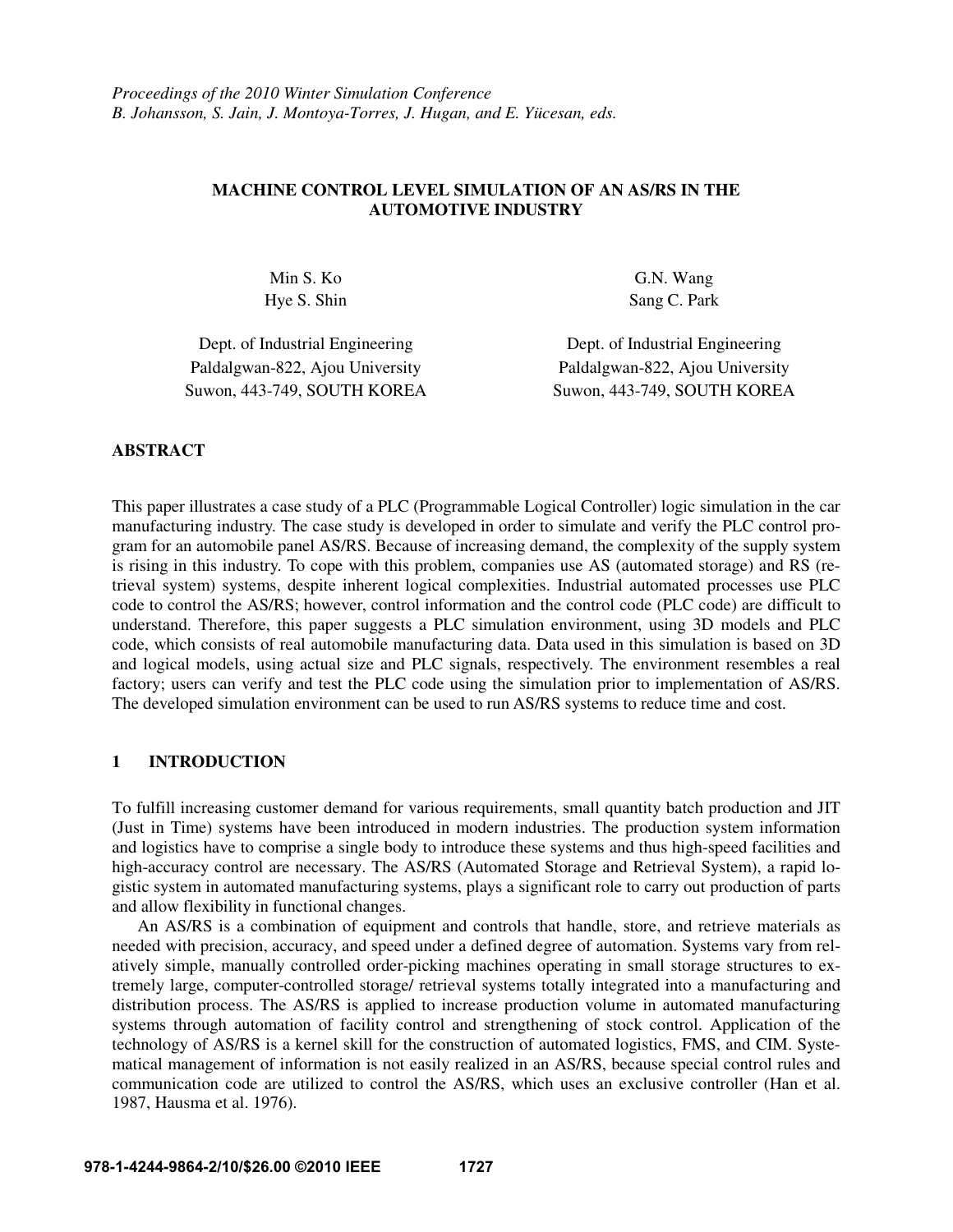Various panels are used in different car types and many kinds of cars are typically produced in an automobile factory. Accordingly, rapid and accurate response is needed for the automated manufacturing system in the automotive industry. However, because of high complexity control logic makes it is challenging to make and validate the control code, as in the case of PLC (Programmable Logical Controller), which is written with a low level language and depends on the worker's experience. A great deal of time and effort are expended in validating the control code in the implementation and test-run process of an AS/RS (Lee and Roh 2006).

 The objective of this paper is to propose a construction method of a PLC validation simulation environment for an AS/RS in the automobile industry. The proposed approach is different from the metamodel simulation (Kang et al. 2006) or a logical validation simulation using DES (Discrete Event Simulation) (Kim 1994, UDMTek 2008). In the proposed method, real data, not only a logical model but also 3D models actually used in the industry, is employed to bridge the gap between the simulation environment and the real field. This paper addressed the following three issues:

- A direct link between the simulation model and real data
- Realistic representation of the simulation model
- Increased utilization of the simulation model.

 Direct link relation means that the simulation models can be used in the factory without any additional work while realistic representation means that 3D models, used in the simulation, are based on the real design parameters rather than simplified data. This paper presents an efficient construction methodology for a virtual factory to validate PLC code using a logical model and a virtual 3D model. PLC code used in AS/RS is validated under the virtual factory before the design and construction of an automobile factory based in the USA.

 Chapter 2 describes the working process of the AS/RS and the applied methodology. Chapter 3 defines the logical model then chapter 4 describes how to make a 3D virtual factory for simulation using the logical model. Finally, concluding remarks are provided in chapter 5.

# **2 THE WORKING PROCESS OF AS/RS**

The remarkable revival of the automobile industry generalized a production system of multi-type vehicle. The robots, fixtures, and AGVs plays different roles in a car code informed from PLC. This code makes it possible to coordinate jobs according to car type in a single line. The car assembly line is more complicated than other manufacturing lines, because various panels must be moved to correct positions with precise timing.

## **2.1 Outline of AS/RS Simulation**

The purpose of the AS/RS simulation is to reduce logical errors and to validate the PLC code before the test run. Figure 1 is an outline of the simulation proposed in this paper.

- ① Analyze the process: The process flow and the PLC program have to be analyzed to understand the operation sequence. A logical model is used in this simulation and the total operation sequences are designed through this step.
- ② Construct the virtual factory: A virtual plant model is constructed. The model consists of many kinds of virtual devices that imitate real devices in the manufacturing line so that users can easily verify the PLC program. To make a virtual device, 3D models have to be corrected and corres-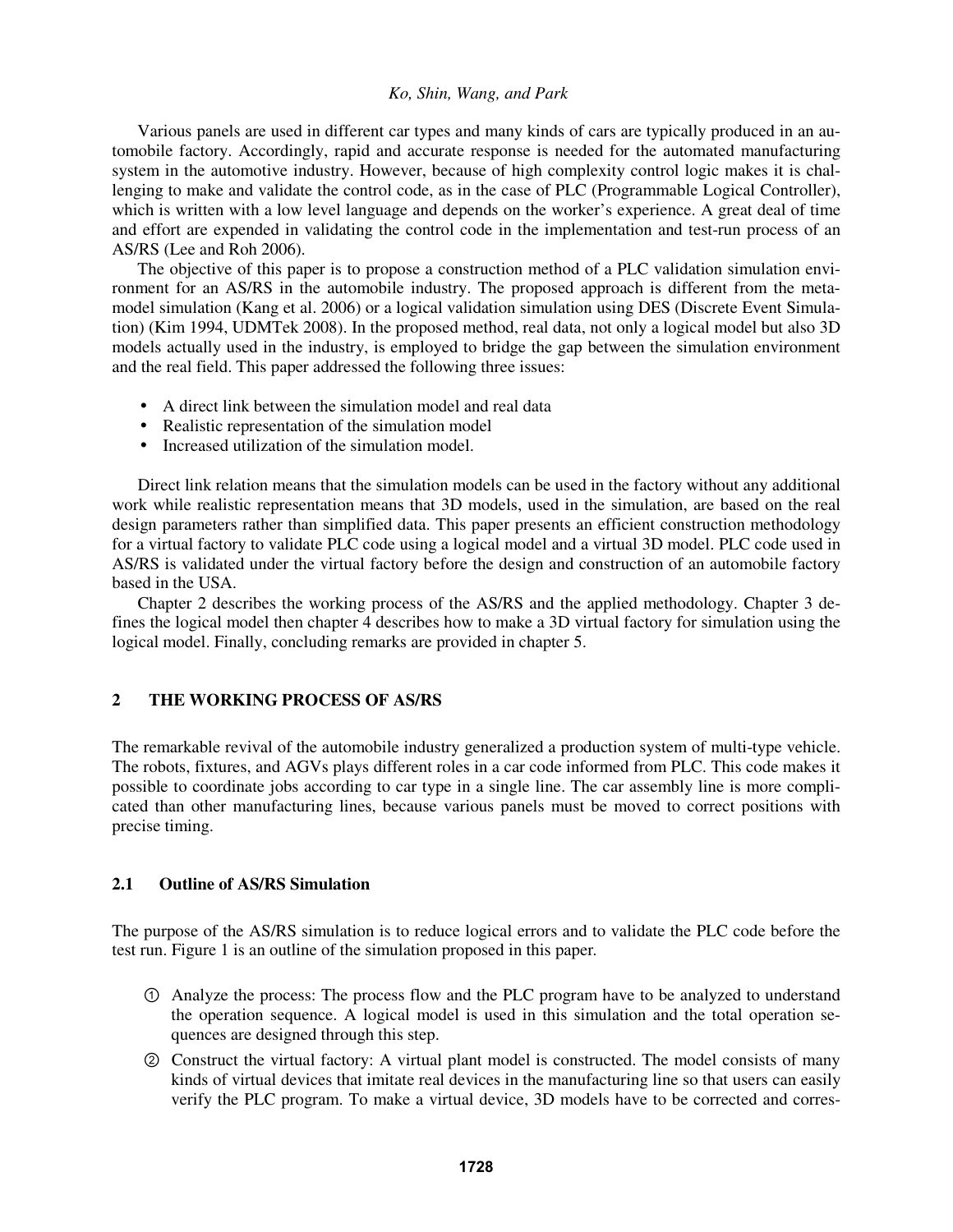ponding kinematic information is inserted into the 3D models so that they will move like the real devices. A logical model receives an input signal from the PLC code controls the 3D model in the virtual plant.

- ③ Construct the control system: To construct the control system, the PLC code that controls the devices has to be developed after analyzing the process. If the control system is similar to a previously developed control system, the code could be reused after modifying parts.
- ④ Test the manual working mode: The PLC code of each device has to be tested using a logical model and a virtual plant model in this step (manual working mode). The user conducts a test of wherein the signal connected with the PLC is changed and then observes the variation of the output signal. A logical model is connected with motions contained in the virtual plant model. When an event occurs that translates the logical model state from the before-state to after-state, the corresponding motion is designed to occur at the same time.
- ⑤ Test the auto working mode: The auto working mode means that all devices work automatically according to the PLC code. The PLC code is tested before an auto mode test run in an environment that consists of a HMI (Human Machine Interface), a hardware PLC, the logical model, and a virtual plant. The proposed method creates an environment corresponding with that of the PLC code validation process in the actual manufacturing line, because it uses actual PLC code and a plant model reflecting the actual size used in the real factory. As such, it is possible to validate logic and motion of the AS/RS before execution of the test run.



Figure 1: Procedure of constructing PLC code validation environment of AS/RS

# **2.2 Construction of an AS/RS in an Automobile Assembly Line**

Generally, the AS/RS used in automobile manufacturing systems consist of the following 5 elements:

① Pallet: The pallet plays a role of a package for translation of the panel. It contains a certain number of panels, and its state is divided into "Full Pallet" and "Empty Pallet". If an "empty pallet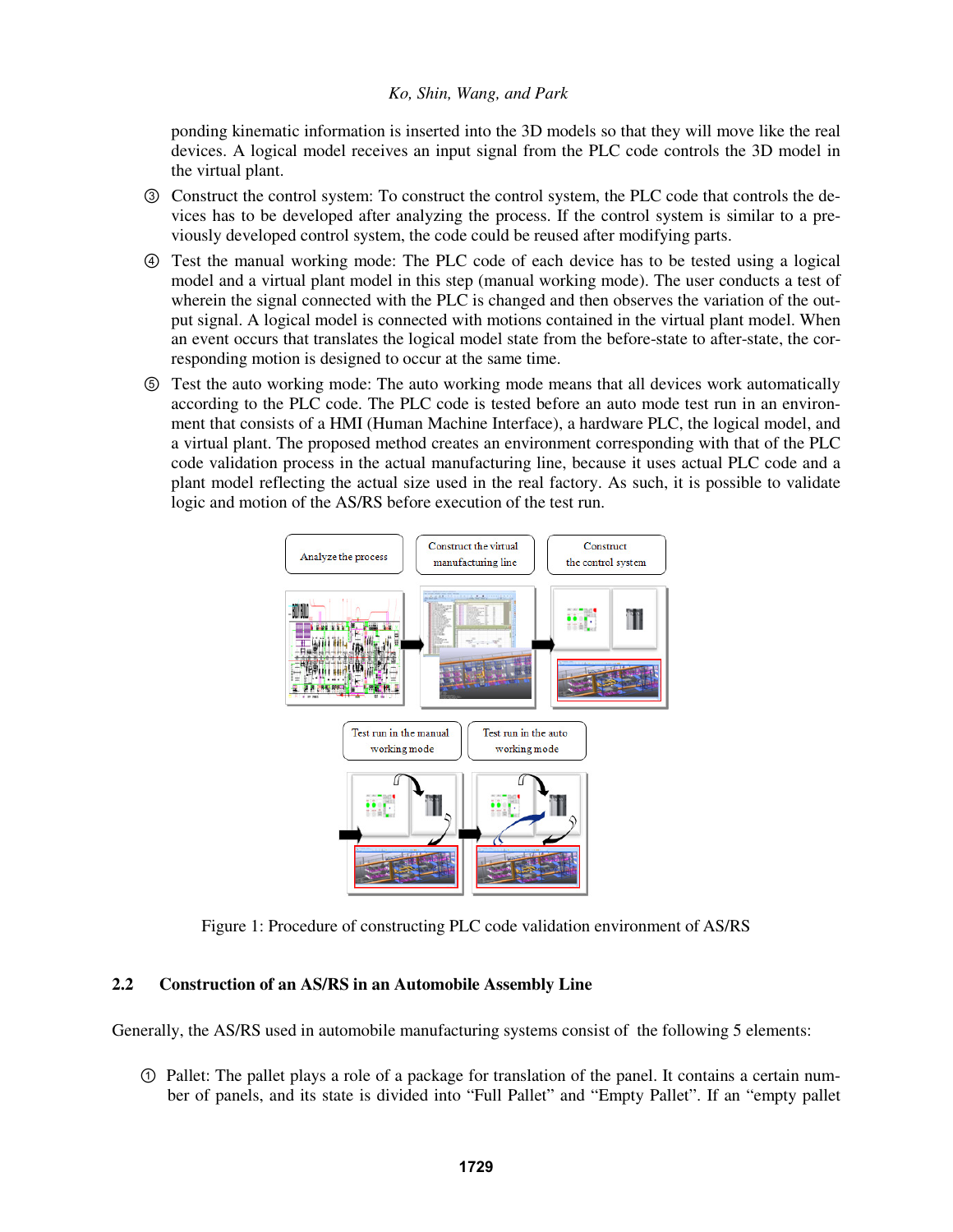occurs" signal is triggered by a sensor when an empty pallet is put in the Rack (IN), then the PLC sends a signal to the stoker-crane indicating that a pallet has to be replaced. A pallet filled with panels is classified according to shape, size, and color, because it contains unique kinds of panels identified by size, shape, and car type.

- ② Rack: The rack is a kind of multi-floor storage where the pallets are located for use in the AS/RS. Each rack room has its own address to identify the position in the rack, and the rack has two sides, Rack (IN) side and Rack (OUT). The forklift inserts a full pallet and pulls off an empty pallet through the Rack (IN) and the handling robot selects a panel from the pallet at the Rack (OUT) side.
- ③ Forklift: A forklift replaces an empty pallet with a full pallet at the Rack (IN) side.
- ④ Stoker-Crane: A stoker crane is kind of a transporter to carry a full pallet from Rack (IN) to Rack (OUT) or an empty pallet from Rack (OUT) to Rack (IN). It has 3 kinds of motors to move in the x, y and z directions, and the PLC sends an integer signal to indicate the rack address.
- ⑤ Handling Robot: The handling robot selects a panel from the pallet located in the Rack (OUT) side. When the handling robot selects the final panel from a pallet, it sends a signal to the PLC to inform the location of the empty pallet.

The proposed simulation uses these 5 elements to construct the AS/RS environment for validation of the PLC code.

Each pallet has a data structure as outlined in Table 1. Four kinds of tags indentify the pallet state and the position of a pallet. For example, {A1, Back, Full, (1, 1, 1)} means that "A full pallet filled with car type A1's Back Panels" is located in RACK (OUT), 1st row 1st column.

| <b>TAG</b>           | <b>DECLARATION</b>        | <b>CONTENT</b>                          |  |
|----------------------|---------------------------|-----------------------------------------|--|
| Car type information | "A1", "A2",, "A4"         | The code of type of a car               |  |
| Panel type           | "Back", "Front", , "Cowl" | Information of a part of a car          |  |
| Panel existence      | "Full", "Empty"           | Full: All panels are filled in a pallet |  |
|                      |                           | Empty: No panel is filled in a pallet   |  |
| Position address     | (X, Y, Z)                 | X: Integer value of an address "X-axis" |  |
|                      |                           | Y: Integer value of an address "Y-axis" |  |
|                      |                           | $Z:$ Rack(IN) = 0, Rack (OUT) = 1       |  |

Table 1: Data structure of a pallet

# **2.3 Assumptions Employed in the AS/RS Simulation**

The AS/RS system comprises a huge facility in a car assembly line. This paper makes some assumptions regarding limitations of the simulation range and physical motion so as to increase the efficiency and reality of the simulation.

- ① The forklift motion is not considered in this simulation. The motions alternate with user defined events, because logic validation of the AS/RS is the main focus of this simulation.
- ② The panel selected by the handling robot is not considered in this simulation. To take this situation into consideration, it is substituted with an event in this simulation. That is, when the robot selects the last panel from a pallet, it sends a signal " $(x, y, z)$  pallet is empty now" to the PLC.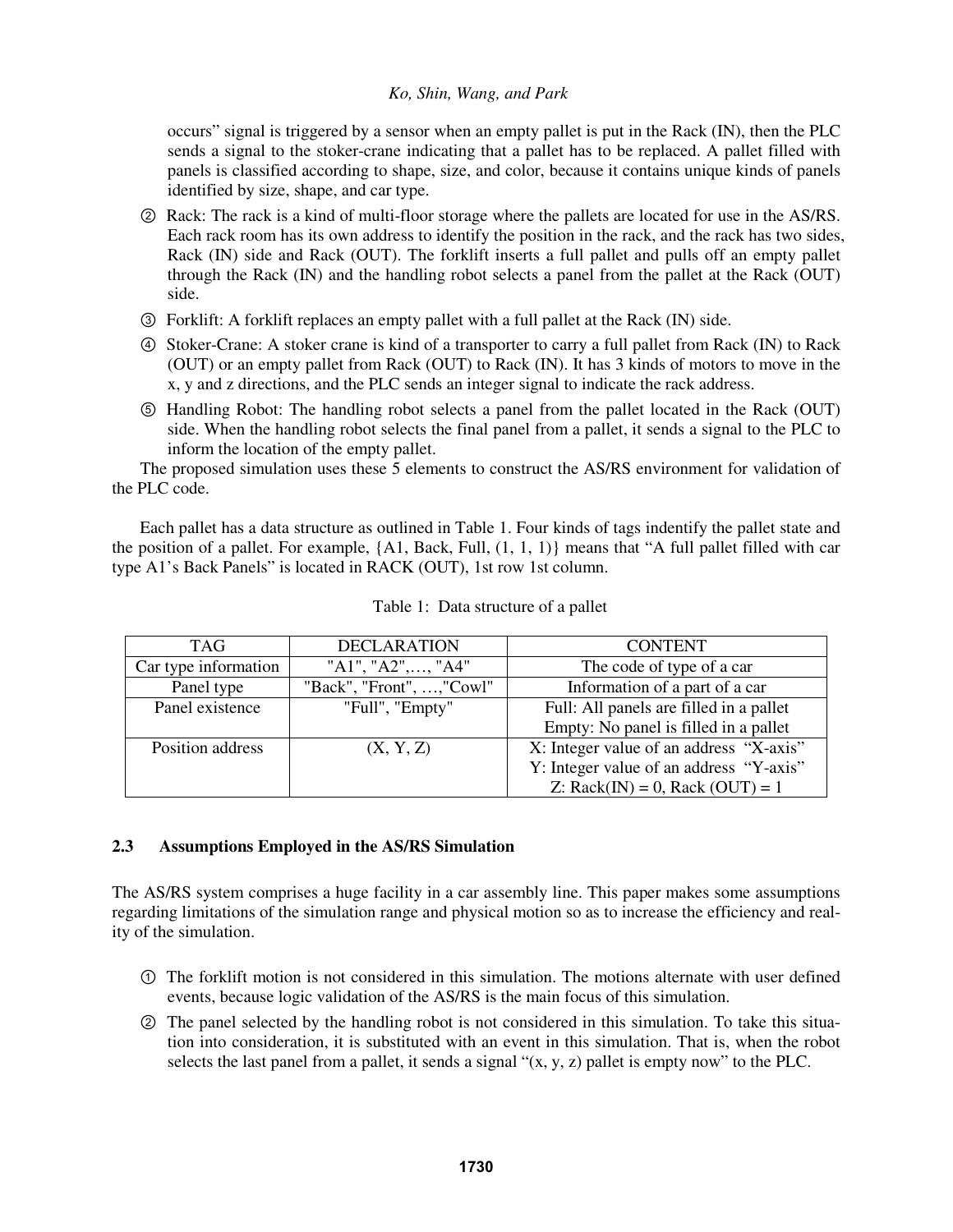Under these two assumptions the range of the simulation is limited in the PLC code validation using a 3D model. Therefore, forklift motion and removal of panels by the handling robot are replaced with events.

#### **2.4 AS/RS Process**

Figure 2 illustrates the process of logic transaction and points of concern a pallet in the AS/RS.



Figure 2: Process of the AS/RS

The points of concern are : ① Car Type ② Kinds of Panel ③ Rack Sides ④ Full or Empty state of a pallet, as shown in Table. 1. The logic transaction of a pallet has 6 steps. The stocker-crane is located in a "Stand by State" either before step 1 or after step 6. The following is an example of the proposed logic transaction process.

- $\odot$  Event: A robot selects the last back panel of car type "A" from the pallet located in address (1, 1, 1), and then sends a signal indicating an empty pallet state to the PLC.
- ② Check: The PLC checks whether it is possible to obtain a full pallet of a back panel from the pallet address (1, 1, 0). If a full pallet is located in address (1, 1, 0), a position sensor sends a signal to the PLC. If a full pallet is not there, the PLC informs the state of the pallet to the worker through the HMI.
- ③ Pick Up (Empty): The Stoker-Crane approaches the address (1, 1, 1) where the empty pallet is located and then Z1 reaches the pallet to load.
- ④ Pick Up (Full): The Stoker-Crane approaches to the address (1, 1, 0) where the full pallet located and then Z2 reaches the full pallet for loading.
- $\circled{S}$  Push (Full): A full pallet located in Z2 is unloaded at the address (1, 1, 1) and then a position signal is sent to the PLC. The handling robot goes to  $(1, 1, 1)$  to select a new panel after receiving a signal from the PLC.
- ⑥ Push (Empty): An empty pallet located in Z1 is unloaded at the address (1, 1, 0) and then a forklift withdraws the pallet throughout from Rack (IN).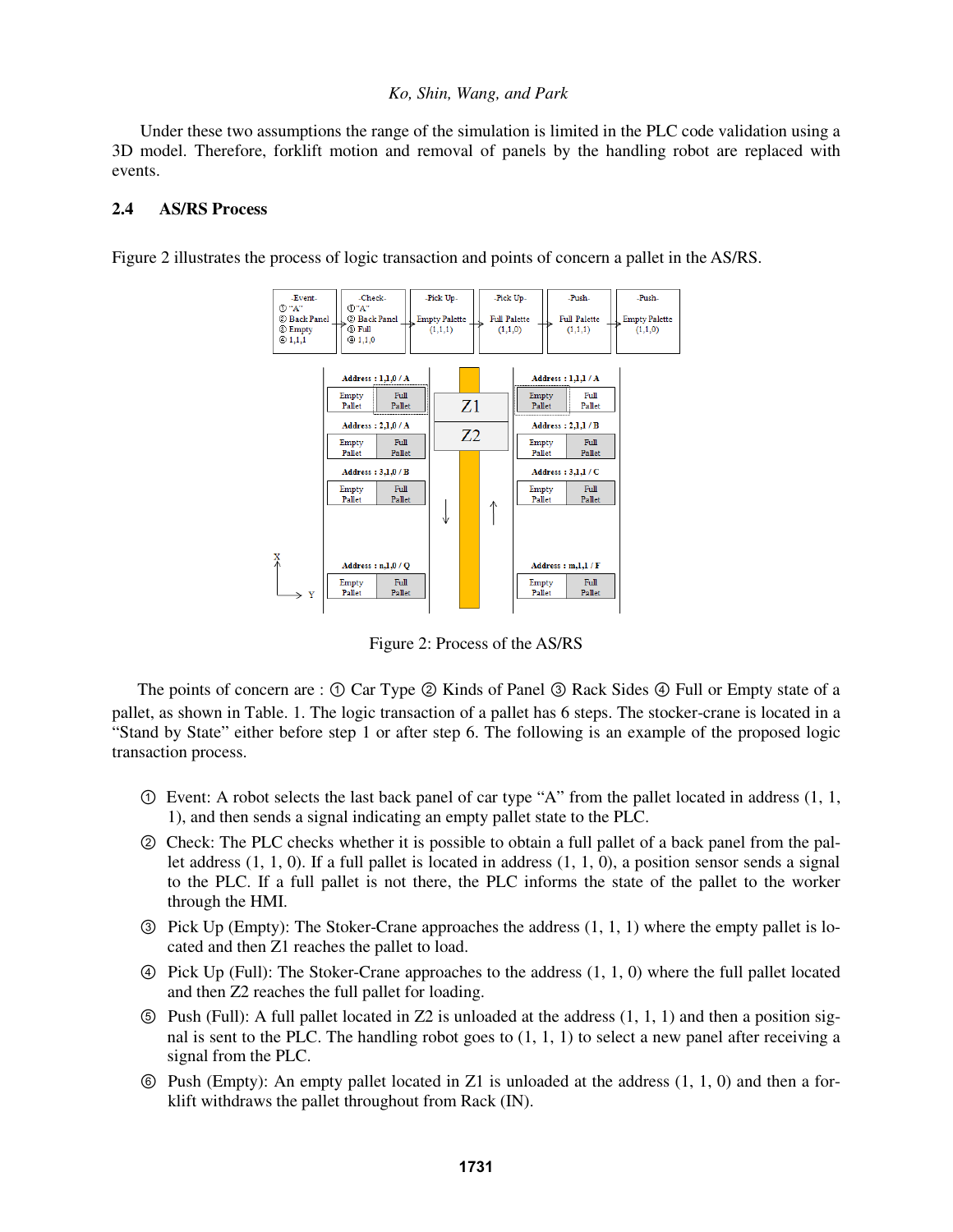These 6 steps show the procedure when the stoker-crane replaces an empty pallet located at the Rack (OUT) side with a full pallet located at the Rack (IN) side. A single pallet relocation simulation is not complex; however, if many pallets are moved at the same time, the logic complexity is increased. The reasons for this are as follows: first, it is not possible to observe the moving pallet between racks, because the AS/RS logic process is drawn in 2D. Second, it is difficult to simulate manual events (pallet creation, pallet deletion) on the PLC code.

 This manual simulation consumes too much time in the manual test run step when a worker wishes to create an event to test the PLC. This paper proposes a simulation environment for validating the PLC code using logical models and 3D models to view the state change of a pallet and the motion of a stoker crane resulting from an event. The proposed method makes it easier to understand the process of AS/RS and reduces the time required to debug PLC code.

## **2.5 Method of Constructing Simulation Environment**

The PLC plays a role similar to a traffic light in the manufacturing line. The traffic light of an intersection located in a busy region controls the time interval and traffic flow flexibly according to the traffic conditions. The signal from the traffic light maintains order in the road using a control system to control the traffic flow (i.e., start or stop). Devices in the manufacturing line wait in an idle state until receiving the start signal from the PLC to perform a task. When the device finishes the task, the device sends the finish signal to the PLC and PLC continues the process using this signal.

 The objective of this paper is to validate PLC code of the AS/RS using 3D simulation environment based on work-site data. Figure 3 illustrates a construction concept of a PLC simulation environment. The left side of the figure shows the virtual simulation environment and the right side shows the PLC code used in the real factory. The virtual environment consists of a logical model (I/O model) simulator (Park et al. 2008) and a graphic simulator modeled from PLC code symbol and actual survey data.

 The 'PLC simulator' performs the simulation of the control program, and the 'plant model visualizer' shows the corresponding plant model (3D graphic models) reflecting the changing states of the production system during the PLC simulation. Thus, it becomes much easier for users to verify the PLC program though visualization the plant model.



Figure 3: PLC simulation environments for AS/RS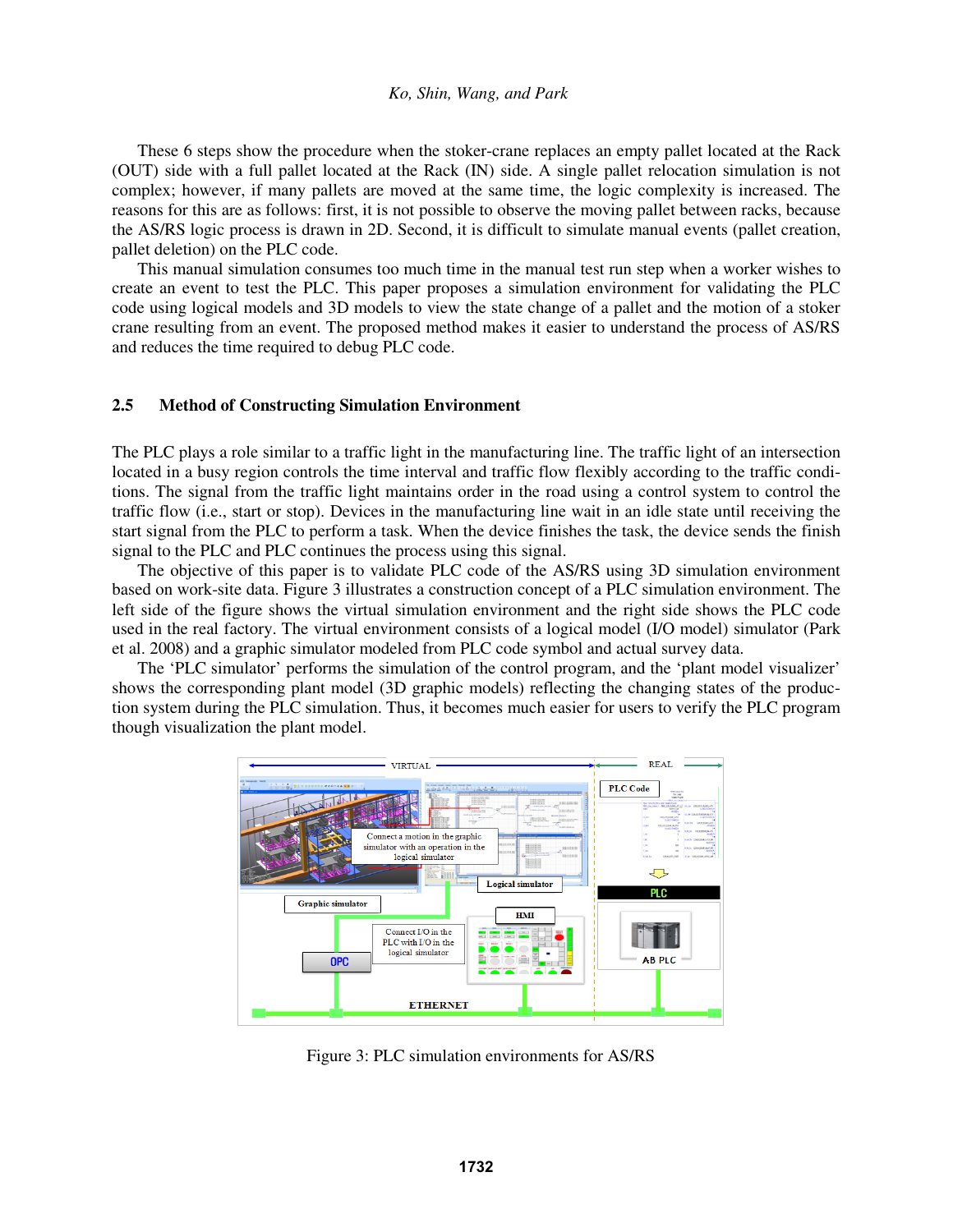- ① Logical simulator (I/O simulator): A logical model is a kind of discrete event system model using input and output signals that is connected with PLC code. Therefore, users can make core logic used in the AS/RS with a logical model (Park et al. 2008).
- ② Graphic simulator: The 3D model based on the actual dimensions value in the real device is a resource for constructing a graphic simulator. It plays the role of an actual device in the virtual plant model.
- ③ OPC: An acronym for 'OLE for Process Control', OPC plays a role of a connection between the PLC input, output points and the logical simulator.
- ④ HMI: An acronym for 'Human Machine Interface', OPC is a user interface for the local control console to perform control using PC.
- ⑤ AB PLC: The hardware PLC used in the factory made by Allen-Bradley receives the input signal and makes process of logic in the PLC code to export output signals.
- ⑥ ETHERNET: A set of network cabling and network access protocol standards for a bus topology that plays a role of a pathway between PLC hardware and a virtual factory.

# **3 CONSTRUCTION OF THE LOGICAL MODEL**

The plant model includes all manufacturing devices of the AS/RS as well as the corresponding device programs to perform their tasks in the production system, and the PLC program contains the control logic for the plant model. For integration of the plant model and the PLC program, it is necessary to define the mapping between the plant model and the PLC program, which is described by Park's logical model (I/O mapping model) (Park et al. 2008). The logical models used in the AS/RS mainly consist of three factors, the I/O signal of a stoker crane, a rack room position sensor, and a pallet state. The proposed simulation environment of the AS/RS is constructed using a number of logical models to define the mapping between the AS/RS plant model and the PLC program. The logical model is specified by a 9-tuple (Zeigler 1984, Kim 1994).

 $M = \{I, O, S, q_0, \delta_{ext}, \delta_{int}, \lambda_{ent}, \lambda_{leave}, \lambda_{disable}\}$ I : input event set ; O : output event set ; S : sequential state set ;  $q_0$ : initial state;  $\delta_{\text{ext}}: Q * X \rightarrow S$ : external transition function  $\delta_{\text{int}}$ :  $\overrightarrow{S}$   $\rightarrow$  *S*: internal transition function;  $\lambda_{ent}$ : enter output function;  $\lambda_{\text{leave}}$ : leave output function ;  $\lambda_{\text{disable}}$ : disable output function;

 The results from constructing a logical model are divided into a set of input states and a set of output states. Functions ( $\delta_{ext}$ ,  $\delta_{int}$ ,  $\lambda_{ent}$ ,  $\lambda_{leave}$ ,  $\lambda_{disable}$ ) determine a state transition and interact with the PLC using an I/O signal. To describe AS/RS information based on the logical model, a model has to be constructed by an X-axis (the location of stoker-crane), a Y-axis (the location of rack room) and a Z-axis (situation of pallet). Figure 4 shows the results of the logical model. Each symbol and location information correspond with the real parameters used in the PLC.

 The logical model is made by using the application tool "PLCStudio", a software package designed to validate the PLC program (UDMTek 2008, Park 2006). The PLCStudio presents a virtual environment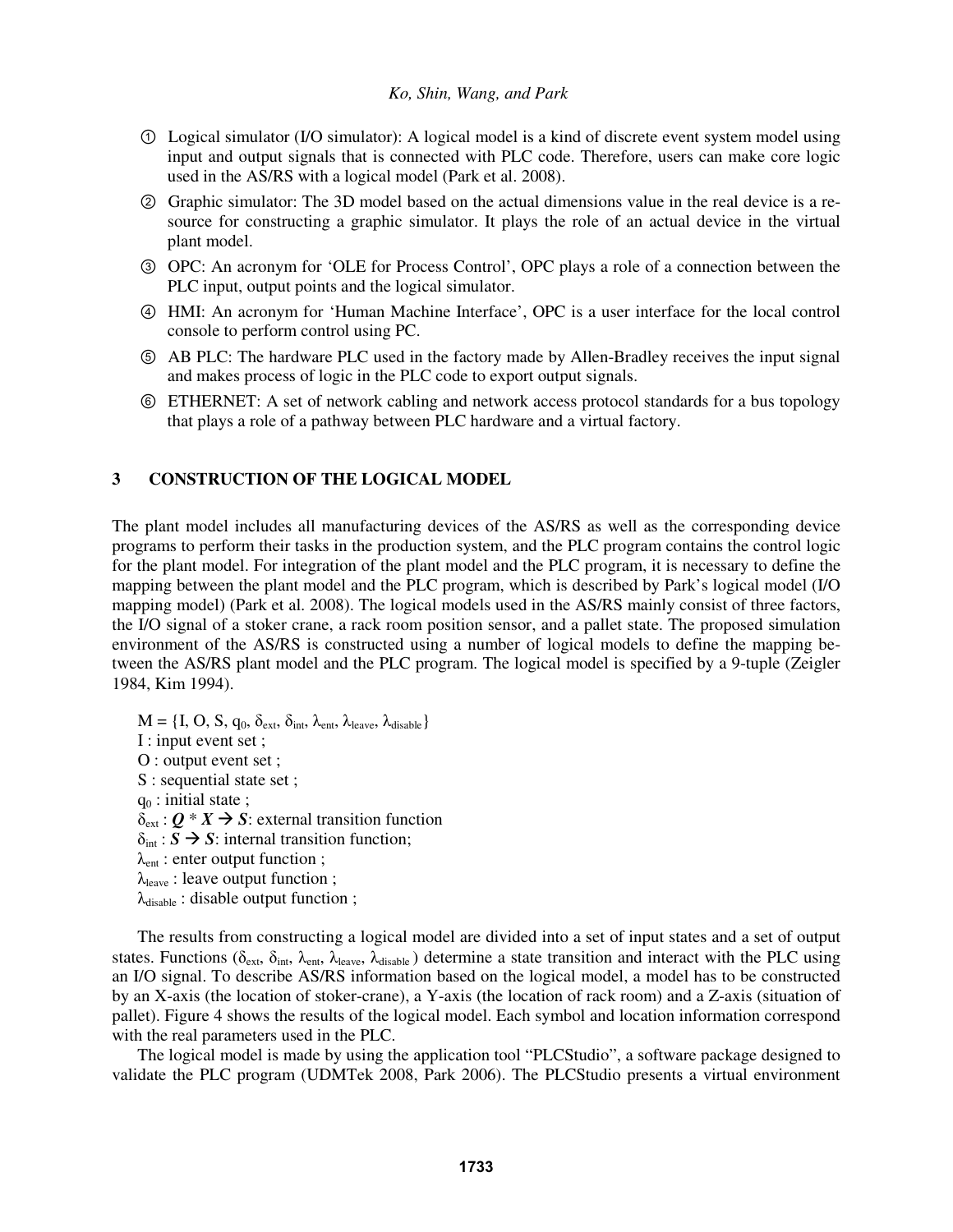for PLC code validation where the user can simulate the PLC code. The symbol descriptions used in figure 4 are as follows (see Table 2).



Figure 4: Logical models for AS/RS

|  | Table 2: Description of implemented logical model symbol |  |
|--|----------------------------------------------------------|--|
|  |                                                          |  |

| <b>SYMBOL</b> | <b>DESCRIPTION</b>                                         |  |  |
|---------------|------------------------------------------------------------|--|--|
| * Motor run   | The working signal of a motor about each axis.             |  |  |
| *_Motor_I_run | A PLC input tag of *_Motor_run.                            |  |  |
| * Position    | The location information of a axis.                        |  |  |
| * I Position  | A PLC input tag of *_Position.                             |  |  |
| Part_I_Type   | The panel type receiving from stoker-crane.                |  |  |
| Rack Ok       | The signal expressing whether panel was loaded in the rack |  |  |
|               | or unloaded from the rack.                                 |  |  |

# **4 CONSTRUCTION OF AN AS/RS 3D CELL**

This chapter describes how the AS/RS 3D cell can be constructed using the graphic simulator module of PLCStudio. The 3D cell is a kind of plant model (Hausma et al. 1976) that consists of manufacturing devices with their positions in the layout. To represent the manufacturing devices, this paper uses the concept of a virtual device, that is, a digital model imitating the physical and logical aspects of the AS/RS. A virtual AS/RS cell needs to maintain its relationship with the PLC code and should also retain attributes of the device, such as the kinematics and geometric shape.

 The 3D model receives a starting signal from the logical model that executes a motion and then, sends an end signal to the logical model when the motion ends. That is, for validation of the control logic of the AS/RS, it is necessary to have a plant model enabling visual validation of the PLC program.

The implemented AS/RS 3D cell consists of two models: a non-kinematic model, a kinematic model. A 3D pallet model and a 3D panel model are non-kinematic models and the stoker-crane is a kinematic model (Figure 5).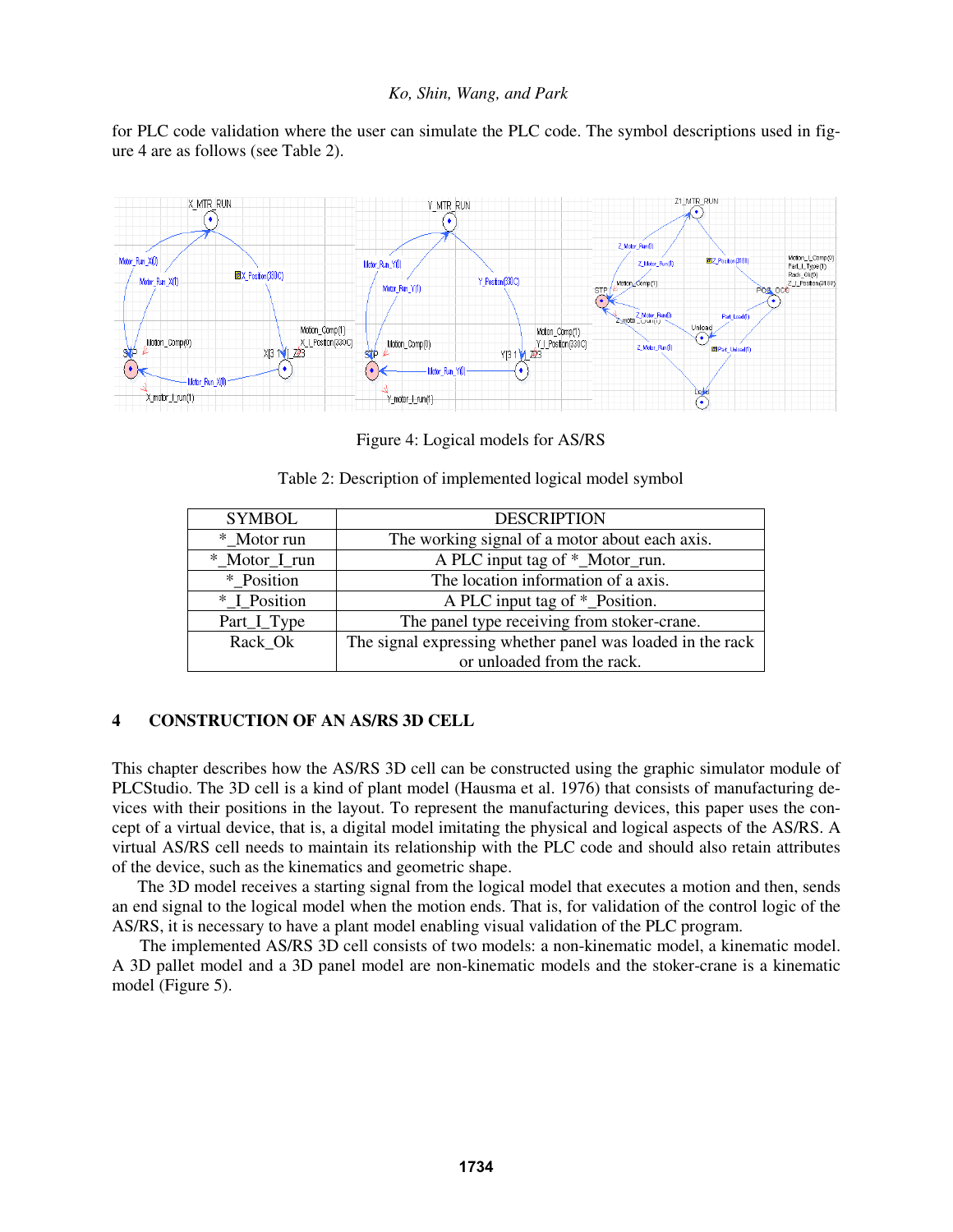*Ko, Shin, Wang, and Park* 



Figure 5: AS/RS 3D cell hierarchy

As shown in figure 6, there are three non-kinematic components in the 3D AS/RS cell: panels used in the automobile body assembly line, pallets to store the panels, and racks that store pallets. A panel has to be put to be placed on the correct pallet that has a specific shape in proportion to the panel and grooves to hold a certain number of panels. Thus, the color of the pairs and the panel pallet are determined according to the part of the car type for classification in an AS/RS cell.



Figure 6: The non-kinematic 3D model

Figure 7 shows the 3D model features and kinematics information of the stoker-crane. The stokercrane can move according to a PLC input signal that indicates a specific X, Y, Z position address on the rack. The stoker-crane contrasts with the non-kinematic 3D model in that it requires a kinematic structure, including joints, axes, links, and velocity, to move according to the address signal. To move to a specific position on the rack, the stoker crane has to have moving factors, which consist of three kinds of joints, as shown in figure 7. They are:

- ① X-Joint: X-Joint indicates the width coordinate in the cell and it has a moving range corresponding with the device joint limit range. The X-Joint signal from the PLC is a real number form that indicates the X-coordinate of the center of a rack room.
- ② Y-Joint: Y-Joint indicates the height coordinate in the cell like the X-Joint and it points to a Ycoordinate of the bottom of each floor the pallet is located.
- ③ Z-Joint: Z-Joint indicates the depth coordinate, and consists of four bars (Z1, Z2, Z3 and Z4). Four bars have two types of configuration depending on the pallet size because the pallet width can be divided into "Default pallet width" and "Side panel pallet width" as shown in Figure 8.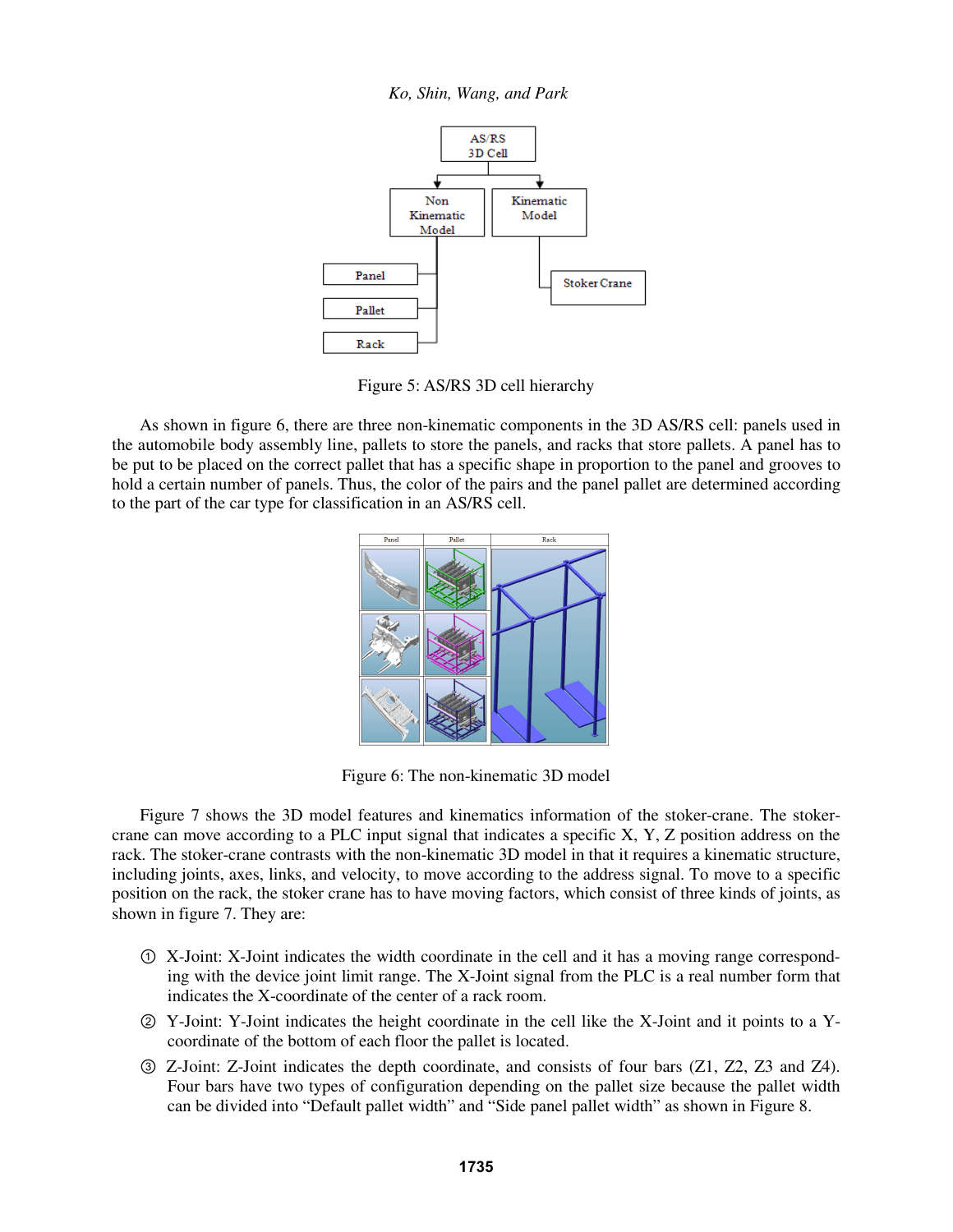The default pallet size means that the widths of all kinds of pallets, except for the side pallet, cannot exceed the default pallet width.

- (a)(Z1-Z1: Z2-Z3): This configuration is used for carrying two default size pallets simultaneously. If the stoker-crane wants to alternate an empty pallet in the rack with a full pallet, a full pallet is located in (Z1-Z1) and an empty pallet in (Z2-Z3).
- (b) (Z1-Z1-Z3): This configuration is used for carrying a side panel pallet. The side panel pallet is larger than other pallets because of the panel size. Thus, the if stoker-crane wants to alternate an empty pallet with a full pallet, the crane uses a "Z1-Z1-Z3" configuration to find the center of gravity of the pallet.



Figure 7: Kinematic 3D model



Figure 8: Pallet size and configurations used in AS/RS

The stoker-crane moves to the addressed rack location using an X, Y coordinate signal from the PLC and then selects or places a pallet using "Fork (Z-Joint)". Because this mechanism is based on the AS/RS operation used in the real factory, the graphical validation is the same as a test run of the AS/RS in the factory.

The 3D file used in the 3D AS/RS cell is converted from CATIA V5, Solid Edge. The 3D panel obtained from CATIA V5 and the 3D pallet obtained from Solid Edge is real data used for the car body and facility design. The rack and stoker-crane model are designed using PLCStudio based on a 2D drawings. All 3D model dimensions corresponds with real data used in the real factory. There are two major advantages of using real data in the 3D AS/RS cell: 1) there is no additional work to adjust the 3D model scale. 2) the motion distance of the stoker-crane is more realistic, because the rack address data received from the PLC indicates the rack room's coordinates.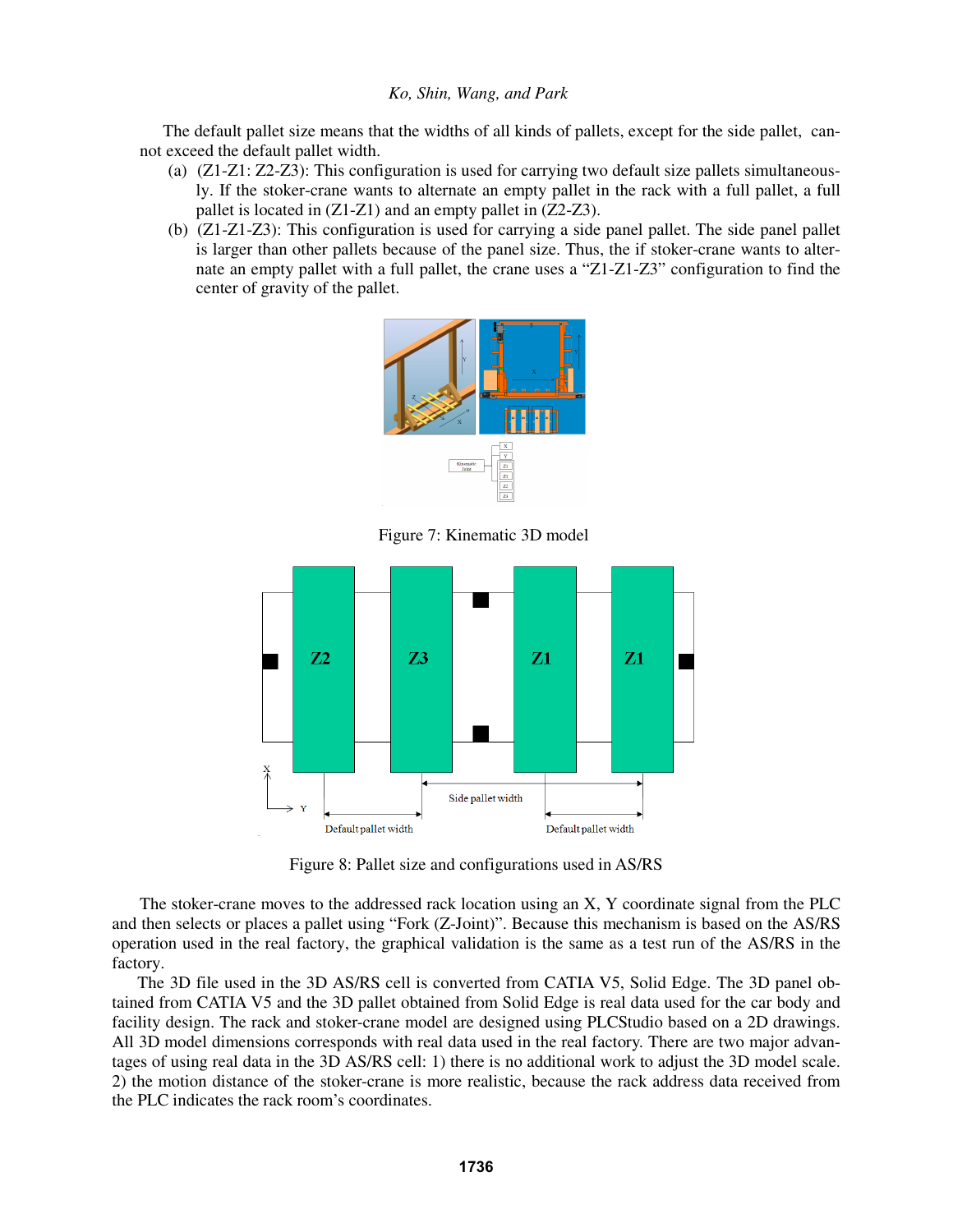The aspects of the approach described in Sections 2 and 3 have been successfully implemented using an open-source code development platform, and the graphical outcome of a small-scale demonstration will be demonstrated at the conference site.

## **4.1 Making 3D Simulation Events**

As noted above, the fork lift and the robot's activities are not addressed in this paper. Thus, these two constraints are related with events that occur artificially for the cell level simulation.

Figure 9 shows a pallet creation event and a pallet extinction event occurring in the cell. In the real work cell, the fork lift extract s the pallet from the rack when an alarm informs the empty pallet is located in the exit location. Because this paper does not consider the fork lift factor, this is treated as an event to construct a realistic simulation environment.



Figure 9: Simulation event creation

# **5 CONCLUDING REMARKS**

This paper proposes an architecture for a PLC code validation environment for the AS/RS. The suggested approach enables visual verification of a PLC program by synchronizing the PLC program with a corresponding virtual plant model. The environment of the proposed method consists of three models: a virtual AS/RS model (plant model), a PLC program and a logical model (I/O mapping model). The virtual AS/RS model includes all manufacturing factors used in the AS/RS, and the PLC program contains the control logic for the virtual AS/RS model. The logical model functions as a communication link between these two models. Because the proposed architecture uses virtual devices and panel data and the PLC program used in a real factory, it is more realistic than other AS/RS simulation approaches using the Mehta model (Kang et al. 2006). The proposed methodology for the construction of a virtual AS/RS model presents an off-line PLC code validation environment. It fulfills the role of a test run in a real factory, and such it can increase the accuracy and simplify the logic before it is installed in the production environment.